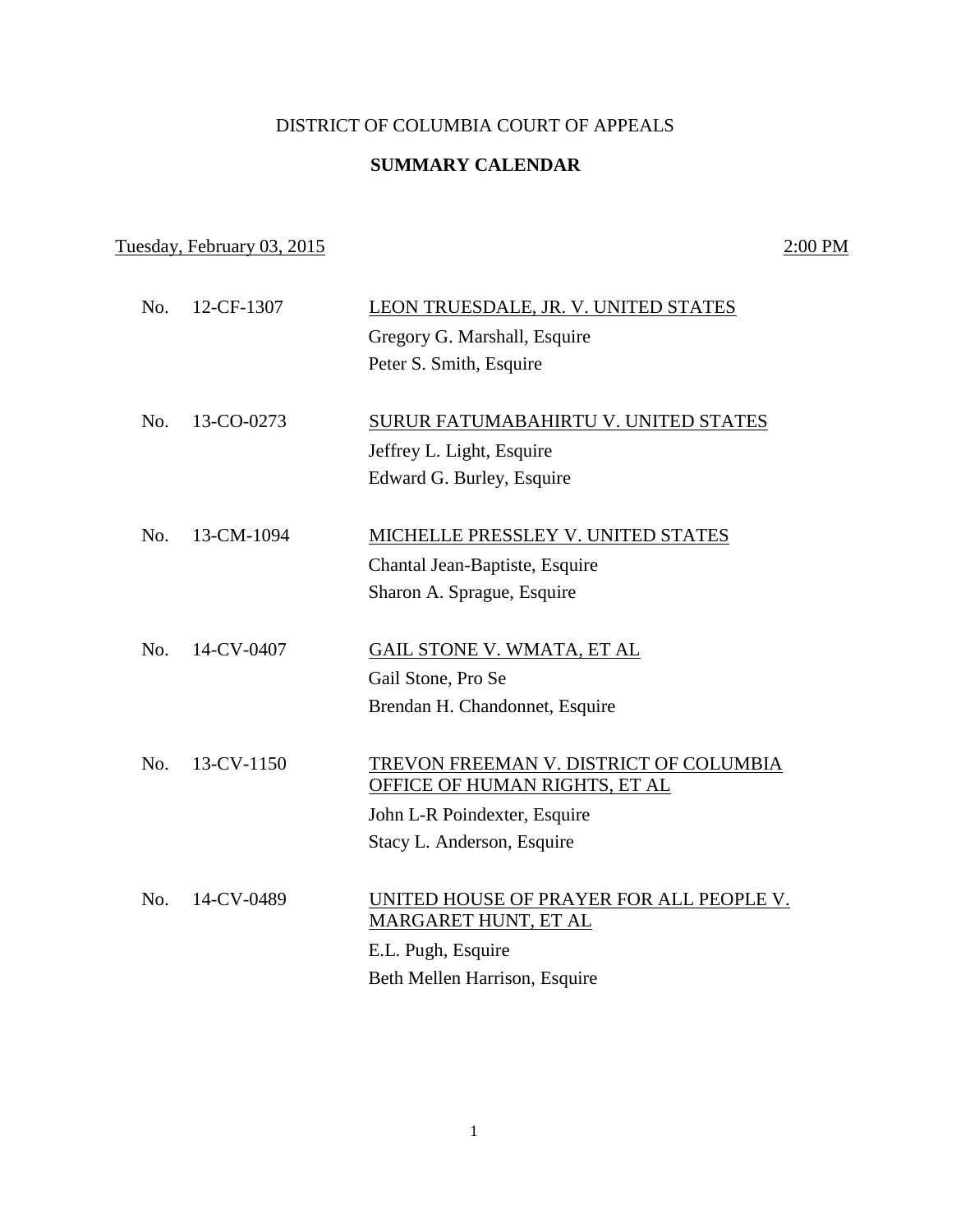### Thursday, February 12, 2015  $2:00 \text{ PM}$

# No. 13-CM-1403 JENNIE L. KLENNER V. UNITED STATES Edward E. Schwab, Esquire Lauren R. Bates, Esquire No. 13-CF-0813 CURTIS LYNCH V. UNITED STATES R. Michael Labelle, Esquire Kristina L. Ament, Esquire No. 13-CO-1288 WILFRED ORTIZ V. UNITED STATES Julian S. Greenspun, Esquire Kristina L. Ament, Esquire No. 12-FM-1754 KEVIN P. GREEN V. ANGELL GREEN Kevin P. Green, Pro Se Angell Green, Pro Se No. 14-AA-0464 CLARK CONSTRUCTION GROUP, INC, ET AL V. D.C. DEP'T OF EMPLOYMENT SERVICES Sarah M. Burton, Esquire Michael J. Kitzman, Esquire No. 13-AA-1483 NICOLE MOSELEY V. NUCORE VISION, INC. John W. Davis, Esquire Paul P. Vangellow, Esquire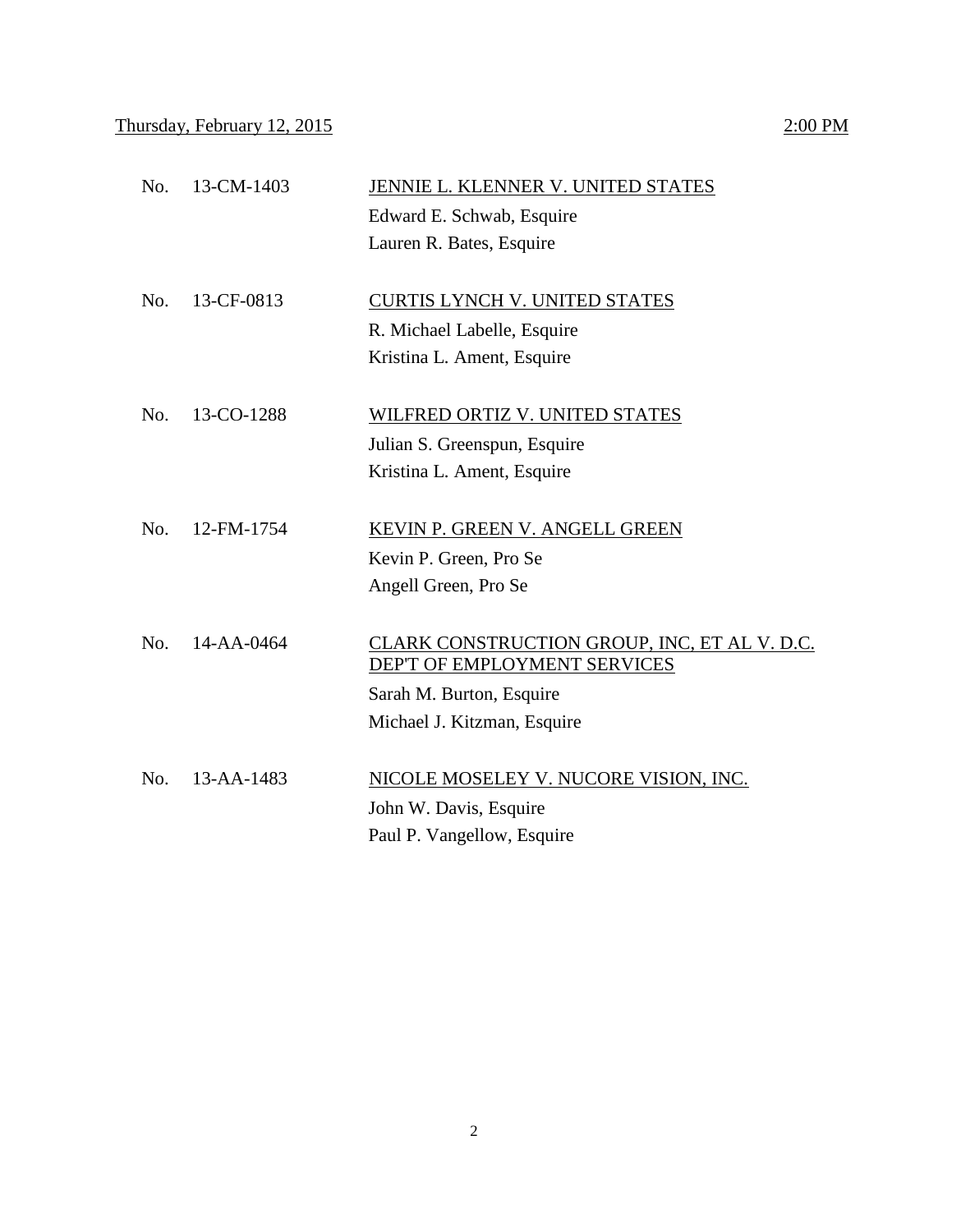# Thursday, February 19, 2015 2:00 PM

|     |                  | Ernest Grier, Pro Se                                                          |
|-----|------------------|-------------------------------------------------------------------------------|
|     |                  |                                                                               |
| No. | 12-CO-0432       | YOHANNES GEBRE V. UNITED STATES                                               |
|     |                  | Jeffrey L. Light, Esquire                                                     |
|     |                  | L. Jackson Thomas, II, Esquire                                                |
|     | 13-CT-1374       |                                                                               |
| No. |                  | JHYANN NICHOLAS LEYLD CLARKE V. DISTRICT OF<br><b>COLUMBIA</b>                |
|     |                  | Karl Tetzlaff, Esquire                                                        |
|     |                  | John W. Donavan, Esquire                                                      |
|     |                  |                                                                               |
| No. | 13-CV-1508       | JAMES RUSSELL WIGGINS, SR., V. JAMES RUSSELL<br>WIGGINS, JR.                  |
|     |                  | Anthony Ho, Esquire                                                           |
|     |                  | J. Terry Davis, Esquire                                                       |
|     |                  |                                                                               |
| No. | $13 - AA - 1370$ | <b>CARLTON D. BUTLER V. WASHINGTON</b><br>METROPOLITAN AREA TRANSIT AUTHORITY |
|     |                  | Carlton D. Butler, Pro Se                                                     |
|     |                  | Janice L. Cole, Esquire                                                       |
|     |                  |                                                                               |
| No. | 13-CV-1339       | AA GREENE HOME IMPROVEMENT & CONSTRUCTION,                                    |
|     |                  | LLC V. PAMELA MAYNARD                                                         |
|     |                  | Kimberly K. Fahrenholz, Esquire                                               |
|     |                  | Deidra L. McEachern, Esquire                                                  |

No. 13-FM-1389 ERNEST GRIER V. ROSALIND BLOUNT